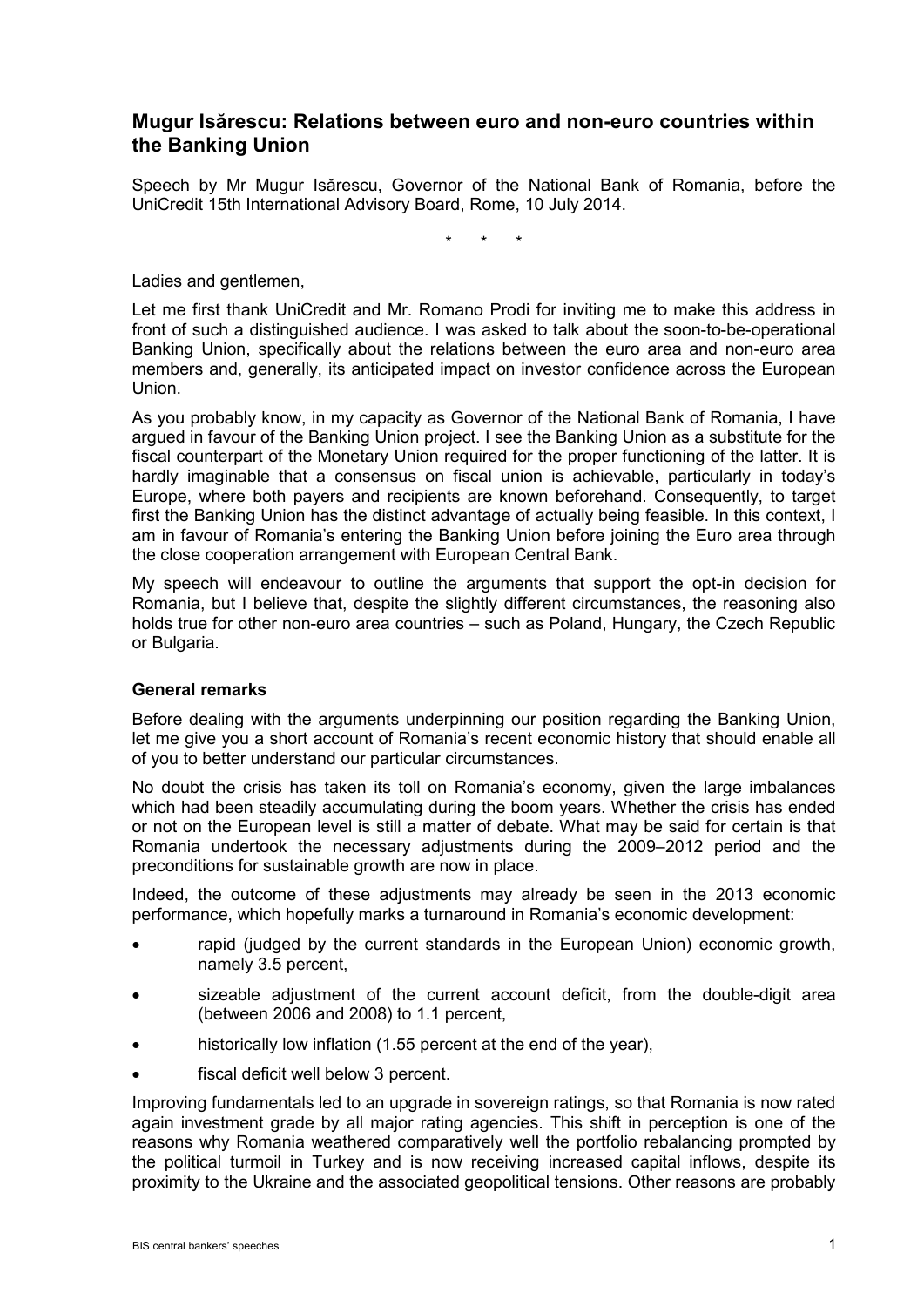related to the relatively low importance of trade with both Russia and Ukraine (less than 5 percent of total exports), as well as the comparatively high degree of self-reliance as regards natural gas consumption – Romania imported in 2013 only 15 percent of its natural gas consumption, far less than most other countries in the European Union.

From a financial standpoint, there are no direct links between the Romanian banking system and the Russian and the Ukrainian ones. There is no Russian or Ukrainian capital present in the Romanian banking system, and exposures of Romanian registered banks to entities in the two above-mentioned countries are marginal. However, there are potential indirect spill overs that could materialize through the common lender channel, given the presence of banking units owned by some Austrian and French banking groups in the two systems. The comfortable solvency and liquidity buffers in the Romanian banking system should help alleviate the effects of potential spill overs.

## **Euro adoption and Banking Union**

For a non-euro area country the issue of participating in the Banking Union is intrinsically linked to that of *euro adoption*. After the crisis broke out, all non-euro area EU countries in Central and Eastern Europe with floating exchange rate regimes, as well as Bulgaria, shifted to a wait-and-see approach as regards euro adoption, even though, in most of them, the Maastricht criteria were already fulfilled or within reach.

This state of affairs may appear paradoxical, given that, shortly after these countries' accession to the European Union, their euro adoption target dates were very ambitious, despite the scant progress at the time in fulfilling the Maastricht criteria – 2008 in Hungary, 2008/2009 in Poland, 2009/2010 in the Czech Republic, 2010 in Bulgaria and 2014 in Romania. None of these deadlines were met.

Currently, virtually all new Member States outside the euro zone lack a euro adoption target date, which is indicative of a *substantial shift in approaching the euro changeover* as a whole rather than their inability or difficulty to comply with the reference values of nominal convergence. How did this change come about?

This shift in approach *occurred amid euro adoption benefits becoming less obvious, to which added the increasingly evident costs*. This is also reflected by the Flash Eurobarometer, which indicates a significant decline in the number of those who believe that adopting the euro is beneficial for their country. Figures differ across countries – with the lowest numbers in the Czech Republic (around 20 percent) and the highest in Romania (above 50 percent) – but the tendency is the same.

Referring to the *benefits of euro adoption*, one of the prominent ones, namely the *lower financing costs*, is no longer obvious.

The incomplete institutional setup of the European project in general and the European Monetary Union in particular – weak fiscal rules and the lack of any transnational instruments that would have enabled monitoring cross-border private capital flows – gave rise to a number of vulnerabilities which the recent crisis has exposed.

To be more specific, what sets the European Union apart from the other industrialized economies is precisely the fact that the initial banking crisis which hit everybody here gave birth to fears of sovereign default, which reinforced banking system vulnerability and sapped investor confidence further, thus deepening the recession.

The consequence of all that was the *financial fragmentation issue, which is precisely the reason why the lower financing cost benefit of euro adoption, seems to have vanished*. Another unfortunate consequence was that the *benefits brought about by commercial integration* were significantly diminished by lack of growth in the euro area.

The fixes proposed to the institutional architecture of the European Monetary Union, such as the setup of the European Stability Mechanism and even that of the Banking Union, brought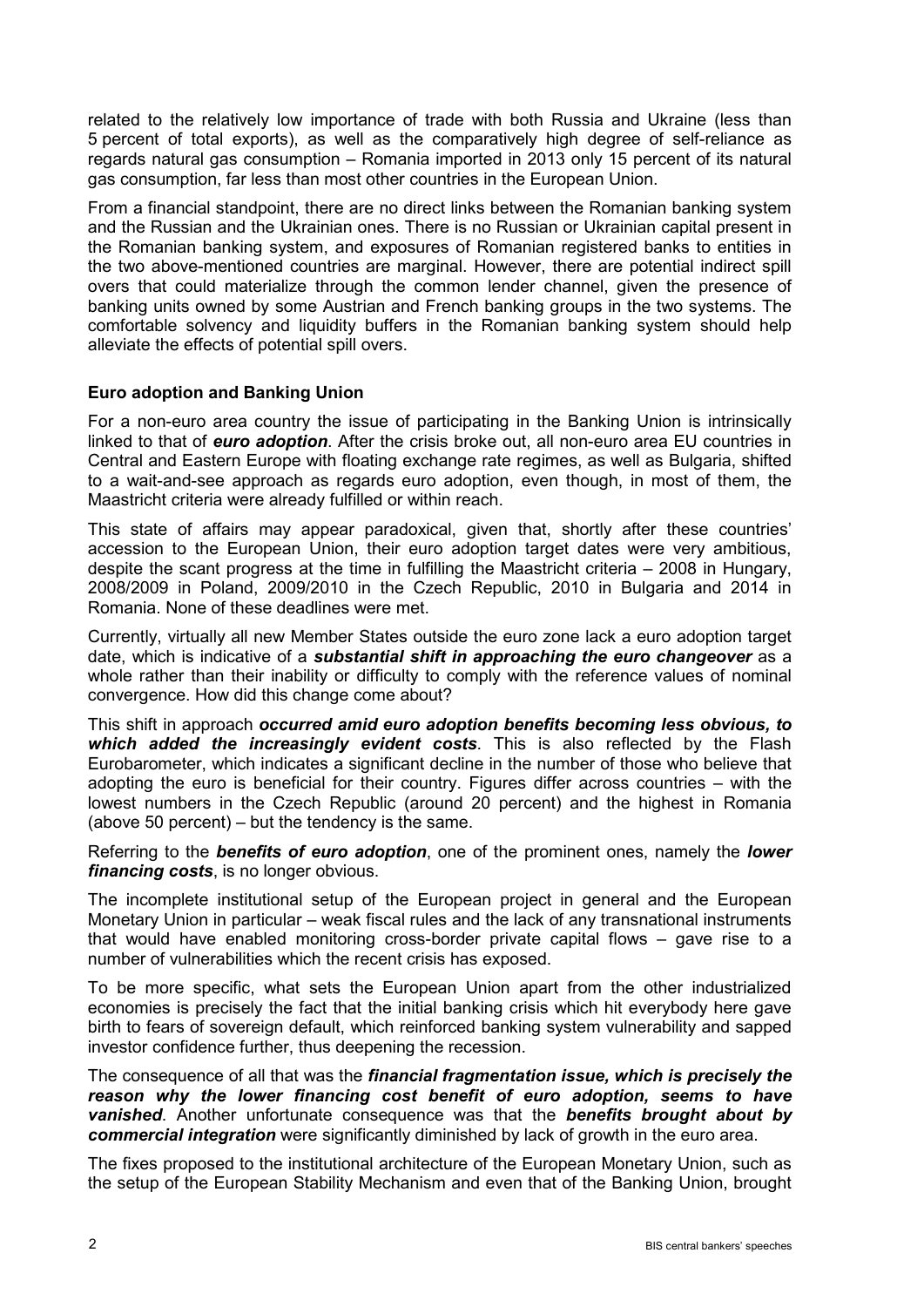about *direct costs of adopting the euro*. The issue here is not only the financial effort involved, but also the difficulty, from a political perspective, to explain to the public the need for a financial contribution to mechanisms benefiting wealthier countries for the time being. A case in point is the fall of the Radičová cabinet in Slovakia in 2011.

### **Euro adoption – a conclusion**

In my view, euro adoption is in the best interest of EU Member States in the long run – given the high degree of business cycle correlation and market integration –, but several essential preconditions, added to the nominal criteria, need to be cumulatively fulfilled in order to make the most of these benefits.

I have been on this job long enough to remember a time when the dominant view was that fulfilling nominal convergence criteria was enough for successful euro area membership. The paradigm appears to have shifted. *First*, the emphasis falls now on the sustainability of nominal criteria fulfilment. *Second*, achievement of a relatively high degree of income per capita convergence, prior to joining the euro area, is considered increasingly important, since too much catching-up in terms of real convergence poses the risk of more intricate economic cycle management in the absence of independent monetary policy.

**Third**, another essential prerequisite is that the new institutional framework of the euro area has to prove its efficacy in preventing and addressing the imbalances menacing economic activity. Until then, to paraphrase the conclusion of a very recent article by Simon Tilford, having a seat at the top table, where the big decisions are made, comes at the cost of taking on much more economic risk.

*To sum up*, each and every Member State should put their houses in order before joining the euro area so as to be able to seize the opportunities of the single currency. I share the opinion that thorough preparedness is essential.

In Romania, a political consensus has emerged recently, as both the President and the Government stated publicly their support for 1 January 2019 as a target date for euro adoption. The objective was subsequently included in the latest Convergence programme update (April 2014), but a detailed roadmap is still pending.

Personally, I think that *setting a target date is a good idea* and I have publicly supported it myself. I believe that having such a target is not inconsistent with the idea of thorough preparedness, provided that the process is well-managed. Let me elaborate.

*First*, the opportunity to have a political consensus on a topic of national interest cannot be missed in a country such as Romania, where political passions run high and general disagreement – over almost any issue – is much more common than agreement.

**Second**, such an objective – feasible, yet ambitious – acts as both a policy anchor, thus fostering coherent policy action, and a catalyst for the needed structural reforms. At this point in time, Romania is fulfilling three out of the four Maastricht criteria, namely the sustainability of the fiscal position, convergence of long-term interest rates and exchange rate stability (although we are not technically in the Exchange Rate Mechanism). Meeting the price stability criterion is probably just a matter of months, until the recent low inflation numbers feed into the 12-month average rate used as a reference.

I am fully aware that we still have a long and difficult road ahead, as several years of relentless efforts are needed in order to ensure a lasting fulfilment of the Maastricht criteria, to make further progress in the catching-up process in the area of real convergence, as well as to push forward the structural reforms required for enhancing the resilience and flexibility of the domestic economy.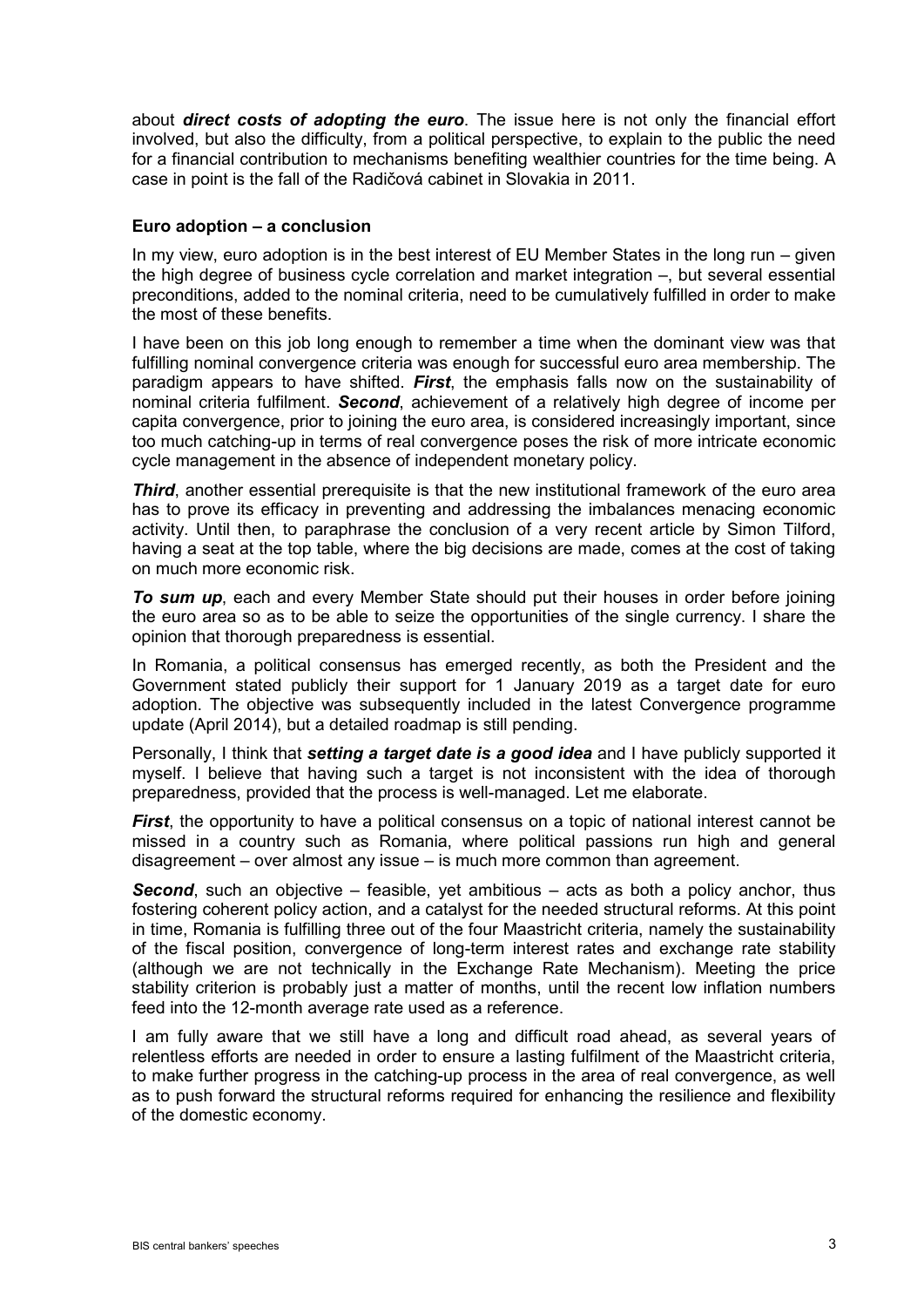## **Banking Union**

Obviously, *euro adoption automatically implies Banking Union membership and therefore, since Romania has already set the changeover target date, joining the*  **Banking Union is merely a matter of timing**: should it occur on the euro adoption date or as soon as possible?

There are *strong arguments in favour* of rapidly joining the Banking Union. *First* and foremost, I believe it is always preferable to have a voice in the setup of a mechanism the working of which will affect all EU countries anyway, irrespective of whether they are members or not. Participating will also have the added advantage to have first-hand knowledge of the decisions made in this context and thus avoid having partial and/or distorted information communicated by parent banks in accordance with group-level agendas.

The *second argument* relies on the fact that, in many of the non-euro area new Member States, the *domestic banking systems are dominated by banks headquartered in the euro area* – in the case of Romania, for example, euro area banks account for 80 percent of the banking system's assets; the same is true for the Czech Republic and Hungary (where foreign-controlled banks hold above 80 percent of total assets) and to a lesser – though still significant – extent in Bulgaria and Poland (around 70 and 60 percent respectively). Subsidiaries and branches of these banks are often important enough so that they are deemed systemic at the host country level, even though their balance sheets are small relative to their parent entities.

Non-euro countries are therefore already well integrated into the European financial market. Clearly, the objective of preserving the integrity and ensuring the smooth functioning of the European financial market is not something that concerns only the euro area, but is relevant at the EU level.

In this context, it is hardly surprising that Romania embraced the Banking Union idea – it makes perfect sense that the reality of a significant, even systemic, cross-border presence in the banking systems of non-euro area countries is matched by effective cross-border supervisory and regulatory institutions.

A *third argument* is that Banking Union membership should benefit participating countries through the *removal of an incentive for deleveraging* on the part of banks with foreign capital. The on-going cross-border deleveraging process, while reflecting balance sheet repair in host countries, as well as constrained demand for new borrowing, must be monitored carefully. To give you an idea of the size of the phenomenon, as compared to the beginning of the crisis, external funding from parent banks has decreased in Romania by 35 percent, about half of the reduction occurring last year. *The rebalancing of bank funding away from parent-subsidiary lines of credit and more towards domestic funding is necessary and appropriate* (inter alia, it reduces loan-to-deposit ratios and the stock of foreign private indebtedness, both processes impacting financial stability favourably), *but must not be unduly accelerated* in the short and medium term, especially when superimposed on an on-going fiscal consolidation effort, as this puts excessive downward pressure on economic growth.

As a *fourth argument* for Banking Union membership, there are also potential benefits which relate to *eliminating the possibilities of jurisdictional arbitrage* (for example, by preventing the widespread potential conversion of foreign-owned bank subsidiaries into branches), as well as to *creating a more competitive market* by reducing distortions and entry barriers. There is a lot of potential for increased efficiency of the banking sector by virtue of being a member of the Banking Union. A more efficient banking sector cannot but bolster the long-run growth potential of an economy. A single supervisor with a single rulebook entails that supervisory and regulatory activities should be implemented in a harmonized and consistent manner, therefore lowering or eliminating the current cost of compliance for banks with cross-border operations.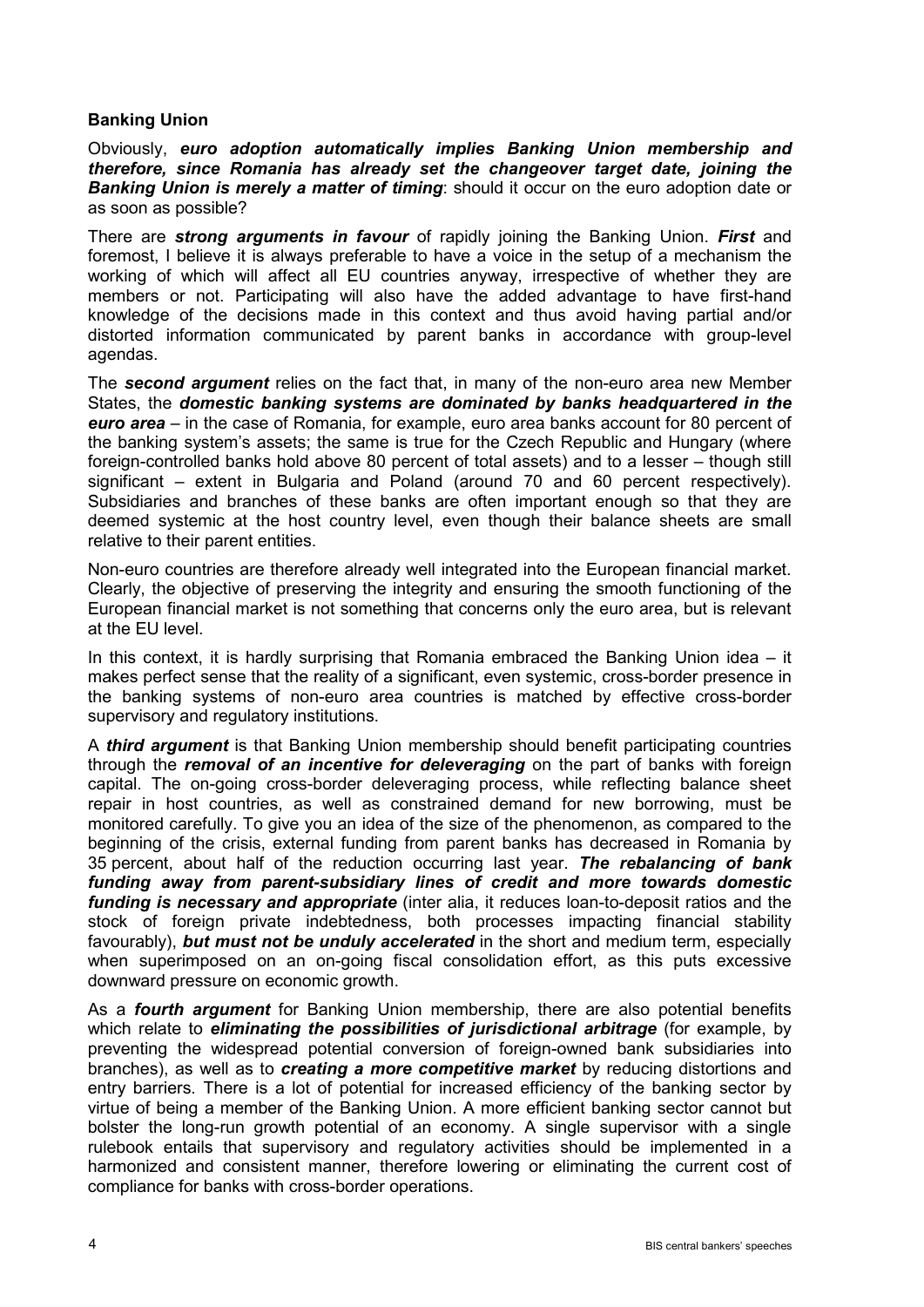Currently, there are widespread differences in terms of the interpretation and application of regulatory and prudential definitions across Member States, and especially in what concerns supervisory forbearance. In terms of the latter, the National Bank of Romania has chosen a very transparent and tough approach, with the result that non-performing loans indicators have soared. At the moment, the non-performing loan ratio calculated based on prudential regulations stands above 22 percent. However, considering the new indicator on asset quality defined by the European Banking Authority, which covers both government and non-government exposures, the ratio declines to around 17 percent and is seen falling even further when fully provisioned non-performing loans are written off.

In this context, the recent increase in provisioning by the Romanian subsidiary of Erste Bank should not be interpreted as a tightening of the supervisor's stance in the run-up to the asset quality review, but simply as business as usual, in the sense that the bank is correctly applying the same regulations and accounting standards as the rest of the system.

**Fifth and final argument**, apart from the potential benefits mentioned so far, I believe that *not opting for the Banking Union may entail significant costs* for non-euro area countries as they are vulnerable to contagion effects. This means that, if such effects materialize, they can only rely on their own mechanisms, resources and instruments, which may prove not up to the task, a situation not unlike the one in some of the Eurozone countries during the recent crisis – the very event the Banking Union idea sprang from.

The strong presence of foreign banks in the banking systems of non-euro area countries also generates opportunity costs for not participating in the single resolution mechanism. A solution for dealing with an ailing bank, which takes into account only home country's interests, is definitely a sub-optimal outcome from the perspective of a host country. What I can say based on Romania's recent experience during the Cypriot crisis is that, even though in the end the issue of the Romanian branch of the Bank of Cyprus was solved in a satisfactory manner, having in place a single resolution mechanism would have considerably improved the situation by enhancing home-host coordination during the resolution process and by preventing the restriction of access of Bank of Cyprus' Romanian depositors to their funds.

#### **Open issues regarding the Banking Union**

An open issue regarding the single resolution mechanism refers to the treatment of *residual*  losses to be covered from public funds before the required amounts have *accumulated to the single resolution fund*. In my opinion, a balance must be sought between the structure of ownership of a credit institution in resolution and the origin of the public funds which may be used in the process, with home country fiscal authorities covering the majority of the proceeds, once the asset quality review has proven that host country supervision was carried out correctly and effectively.

I hope that an appropriate solution will be found to this matter, the same as in the case of the concerns voiced by some non-euro area countries in the early stages of the Banking Union project.

What I have in mind is the issue of the representation in the decision-making mechanisms and that of the contribution requirements in the event of their opting in the Banking Union. Both concerns have been addressed during the negotiations. Specifically, the unequal status of non-euro area countries in the single supervisory mechanism decision-making bodies – given their lack of representation in the Governing Council of the European Central Bank, even though they enjoy representation in the Supervisory Board – has been addressed by establishing a mediatory body which would intervene in case a decision of the Supervisory Board is overturned by the Governing Council.